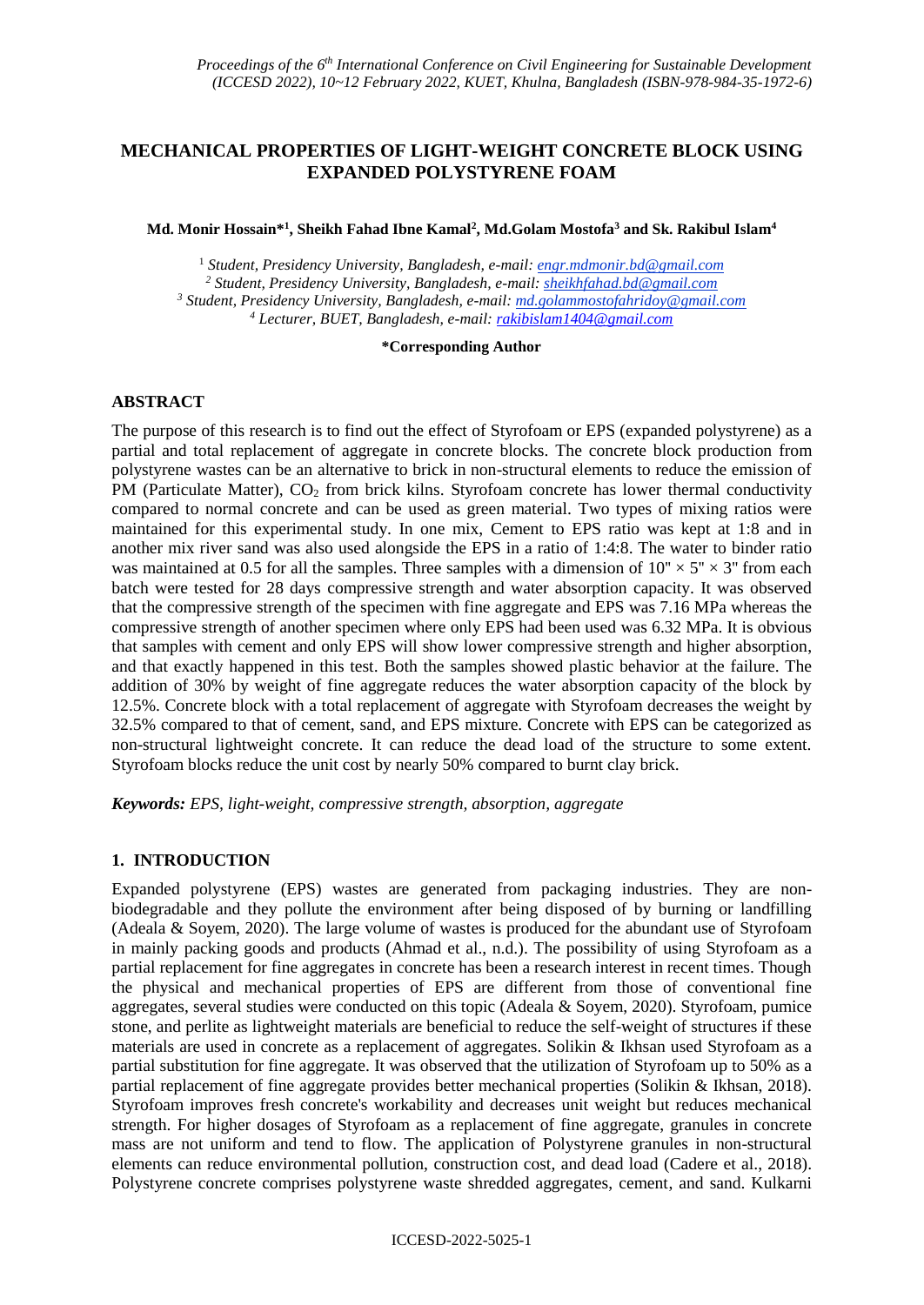used the polystyrene waste shredded to replace 40% of natural aggregates in nine trial mixes with varying proportions. Studies revealed that the expanded polystyrene foam can be effectively used to make lightweight concrete and is suited for non-load bearing structures such as partition walls and facades (Kulkarni, 2021).

## **2. METHODOLOGY**

This study used Styrofoam, river sand, and PCC (Portland Composite Cement). All of the materials are locally available.

## **2.1.1 Materials Collection**

Styrofoam beads were obtained from the cork sheets used in the packaging of different products. Figure 1 shows the collecting procedure of the EPS granules. Cement and sand were purchased from the local market.



Figure 1: Collection of Styrofoam granules

## **2.1.2 Preparation of Molds**

To prepare the samples, we prepared six molds made of wood  $\&$  steel. The nominal size of the molds (shown in Figure 2) is  $10'' \times 5'' \times 3''$ .



Figure 2: Moulds

### **2.1.3 Mixing**

We cast two different mixes. One of the mixes (Mix-1) contains cement and Styrofoam beads with a proportion of 1:8 and another mix (Mix-2) was prepared from cement, sand, and Styrofoam with a ratio of 1:4:8. For this study 0.5 water-cement ratio was maintained.

The required volumes of materials were measured and thoroughly mixed to ensure homogenous mixtures. Cement and river sand were mixed with Styrofoam granules first and then water was added slowly. The mixture was poured into the wooden frame and a wooden handle trowel was used to smooth the block. Then, the sample was kept at room temperature and after 24 hours gunny sacks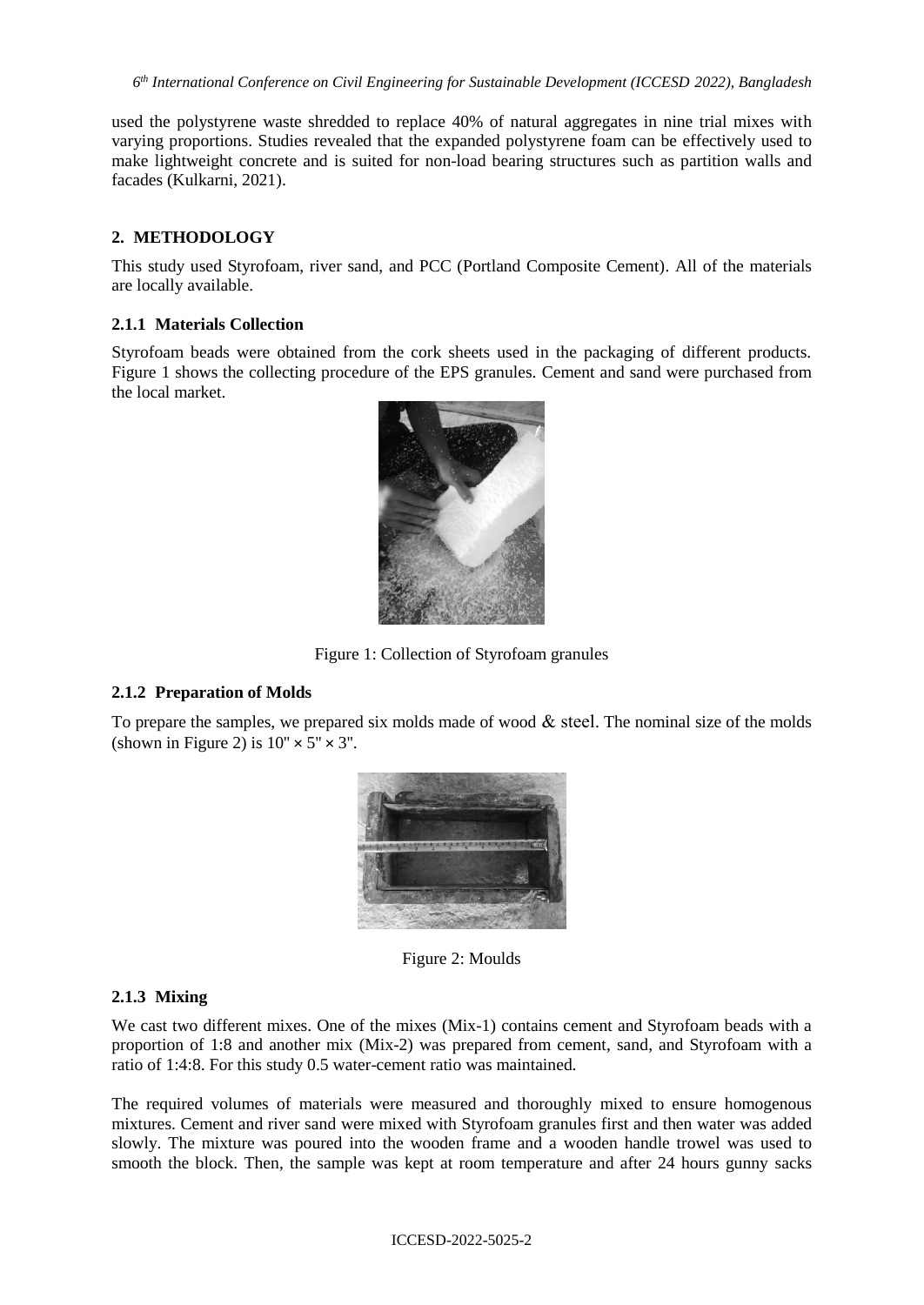were used for curing up to 28 days. Figure 3 shows the preparation of the samples from the mixtures and figure 4 shows the curing of the sample after 24 hrs. of mixing.



## Figure 3: Sample Preparation Figure 4: Curing

## **2.1.4 Testing of the Samples**

The samples were collected at 28 days of curing and kept in the UTM for the compressive strength test. The samples were tested according to ASTM C 140. The absorption capacity and unit weight of both types of samples were also determined. Figure 5 shows the testing procedure of the half-block (cut lengthwise).



Figure 5: Compressive strength test of the sample.

## **2.1.5 Comparison of Compressive Strength**

The compressive strength of the block of Mix-1 was 6.32 MPa and that of Mix-2 was 7.16 MPa. Total replacement of aggregate with the Styrofoam reduced the strength, but 30% replacement of aggregate with Styrofoam increased the strength. Figure 6 shows the comparison between the compressive strength of the samples.

## **2.1.6 Comparison of the Water Absorption Capacity**

The water absorption capacity of Mix-1 and Mix-2 was found at 11.9% and 10.41% respectively. Water absorption capacity increased with the increasing percentage of Styrofoam. Figure 7 shows the comparison of the absorption capacity of the two mixes.

# **2.1.7 Comparison of Unit Weight**

Due to the lightweight of the EPS, the unit weight of both Mix-1 and Mix-2 was less than that of any burnt clay brick. Figure 8 shows the comparison among the two mixes and bricks. Unit weight decreased with the increasing percentage of Styrofoam.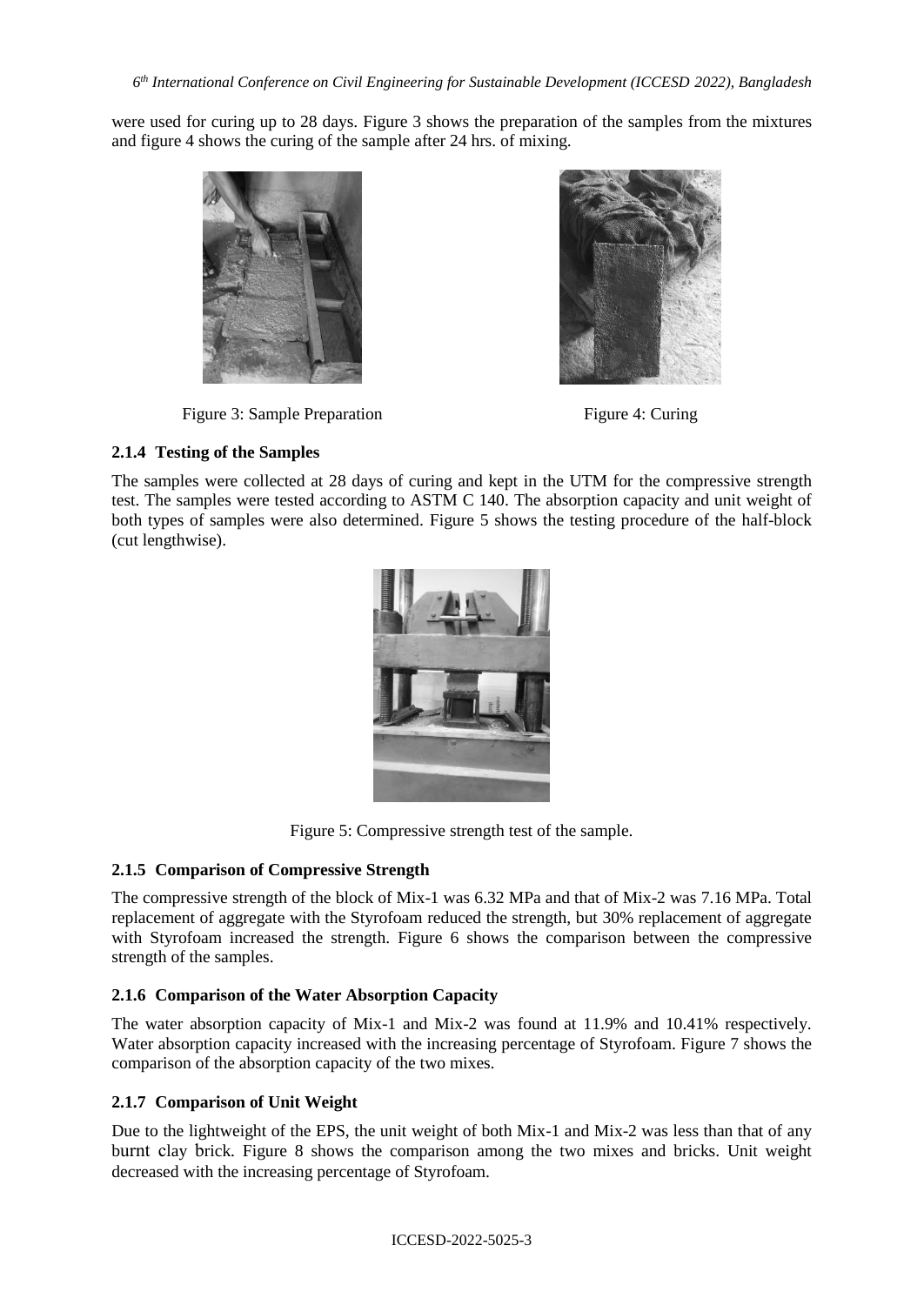*6 th International Conference on Civil Engineering for Sustainable Development (ICCESD 2022), Bangladesh*



Figure 6: Comparison of compressive strength of two different mixes



Figure 7: Comparison of absorption capacity of two different mixes







Figure 9: Comparison of unit cost